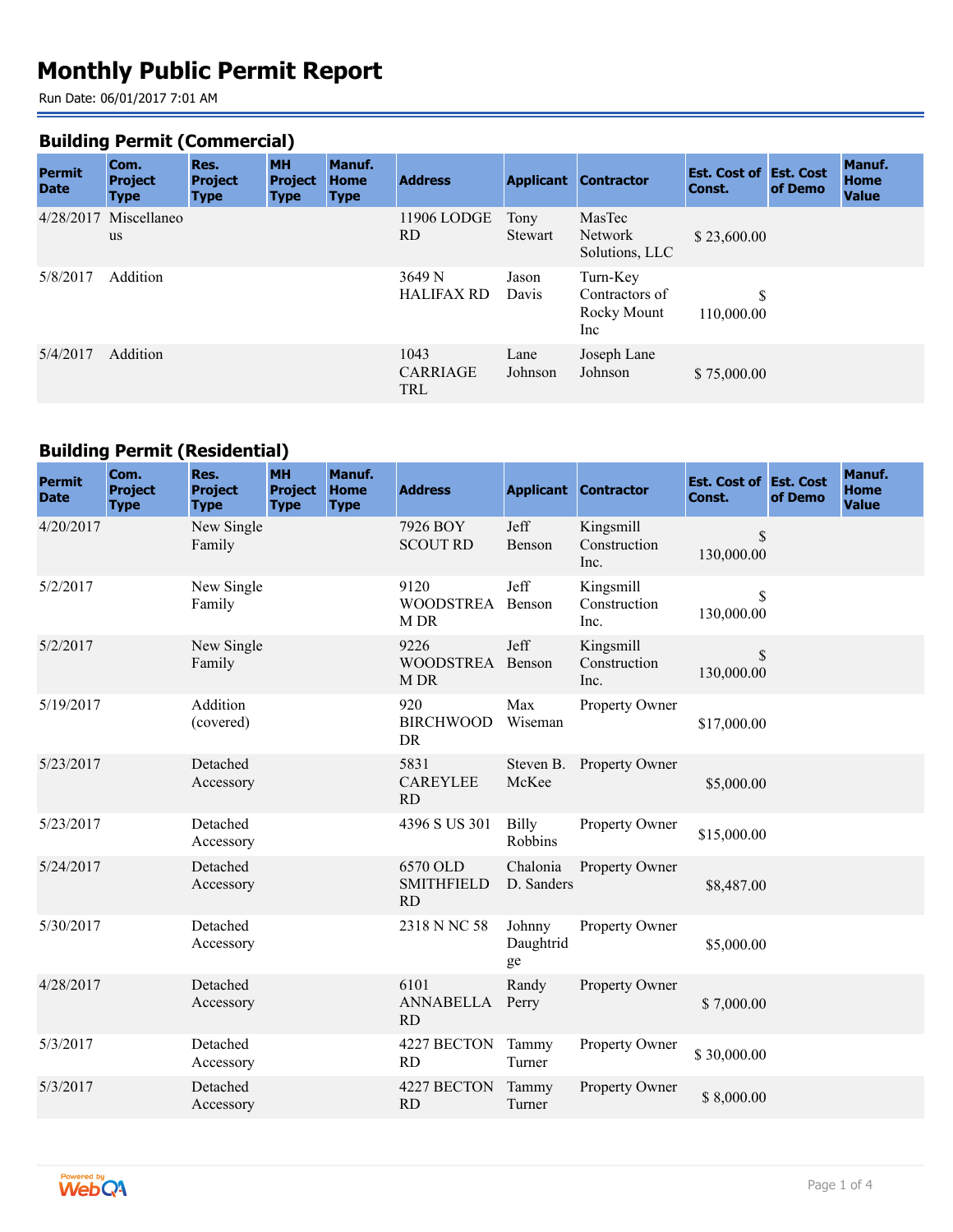# **Building Permit (Residential)**

| <b>Permit</b><br><b>Date</b> | Com.<br><b>Project</b><br><b>Type</b> | Res.<br><b>Project</b><br><b>Type</b> | <b>MH</b><br><b>Project</b><br><b>Type</b> | Manuf.<br><b>Home</b><br><b>Type</b> | <b>Address</b>                                         |                         | <b>Applicant Contractor</b>                | <b>Est. Cost of Est. Cost</b><br>Const. | of Demo | Manuf.<br><b>Home</b><br><b>Value</b> |
|------------------------------|---------------------------------------|---------------------------------------|--------------------------------------------|--------------------------------------|--------------------------------------------------------|-------------------------|--------------------------------------------|-----------------------------------------|---------|---------------------------------------|
| 5/8/2017                     |                                       | Detached<br>Accessory                 |                                            |                                      | 10387<br><b>CHESTNUT</b><br><b>RIDGE RD</b>            |                         | Kalen Hill Property Owner                  | \$6,000.00                              |         |                                       |
| 5/17/2017                    |                                       | Deck                                  |                                            |                                      | 4753<br><b>COURTNEY</b><br><b>DR</b>                   | r Ferrell               | Christophe Property Owner                  | \$1,500.00                              |         |                                       |
| 5/8/2017                     |                                       | New Single<br>Family                  |                                            |                                      | 1901<br><b>KINGFISHER</b><br><b>CT</b>                 | Felicia<br>Manning      | Four Seasons<br>Contractors,<br><b>LLC</b> | \$<br>250,000.00                        |         |                                       |
| 5/3/2017                     |                                       | New Single<br>Family                  |                                            |                                      | 2409<br>BAYVIEW DR Manning                             | Felicia                 | Four Seasons<br>Contractors,<br><b>LLC</b> | $\mathbb{S}$<br>180,000.00              |         |                                       |
| 5/3/2017                     |                                       | New Single<br>Family                  |                                            |                                      | 6808<br><b>ANNABELLA</b><br><b>RD</b>                  | Felicia<br>Manning      | Four Seasons<br>Contractors,<br><b>LLC</b> | \$<br>220,000.00                        |         |                                       |
| 5/23/2017                    |                                       | New Single<br>Family                  |                                            |                                      | 3783<br><b>MIDDLETON</b><br><b>DR</b>                  | Felicia<br>Manning      | Four Seasons<br>Contractors,<br><b>LLC</b> | \$200,000.00                            |         |                                       |
| 5/4/2017                     |                                       | New Single<br>Family                  |                                            |                                      | 8223 BEND OF Ben Hager Hager<br>THE RIVER<br><b>RD</b> |                         | Construction &<br>Remodeling,<br>Inc.      | \$<br>365,000.00                        |         |                                       |
| 5/30/2017                    |                                       | New Single<br>Family                  |                                            |                                      | 3393 HOME<br>PLACE CT                                  | Dean<br>Holland         | Dean A. Holland<br>Builders, Inc           | \$245,000.00                            |         |                                       |
| 5/15/2017                    |                                       | New Single<br>Family                  |                                            |                                      | <b>708 PAR DR</b>                                      | David<br>Williams       | Williams Pointe<br>Partners                | \$95,000.00                             |         |                                       |
| 5/15/2017                    |                                       | Deck                                  |                                            |                                      | 7060 FRAZIER Frank<br><b>RD</b>                        | <b>Brown</b>            | Frank's Home<br>Place, Inc.                | \$4,080.00                              |         |                                       |
| 5/23/2017                    |                                       | Detached<br>Accessory                 |                                            |                                      | 7678 S OLD<br><b>CARRIAGE RD Stephenso</b>             | Donna<br>n              | Virginia<br>Carolina<br>Buildings Inc.     | \$16,269.00                             |         |                                       |
| 5/10/2017                    |                                       | Addition<br>(covered)                 |                                            |                                      | 3499 GROVE<br>LN                                       | Connie                  | Bobby M. Bobby Milton<br>Connie, Sr.       | \$90,000.00                             |         |                                       |
| 5/11/2017                    |                                       | Repair                                |                                            |                                      | 405<br><b>WOODFIELD</b><br>DR                          | Berkley<br>Skinner      | Skinner &<br>Associates, Inc.              | \$28,000.00                             |         |                                       |
| 5/10/2017                    |                                       | Addition<br>(covered)                 |                                            |                                      | 7248<br><b>SCHOONERS</b><br><b>RD</b>                  | Edward<br>Cozart        | Cozart<br>Company, Inc.                    | \$0.00                                  |         |                                       |
| 5/15/2017                    |                                       | Addition<br>(covered)                 |                                            |                                      | 3852 ROSA LN Thurman                                   | Royster                 | Thurman<br>Royster                         | \$28,000.00                             |         |                                       |
| 5/3/2017                     |                                       | Detached<br>Accessory                 |                                            |                                      | 736 OLD<br>WHITE OAK<br>RD                             | Perry<br>Corbett        | Perry Corbett<br>Construction,<br>LLC      | \$15,000.00                             |         |                                       |
| 5/4/2017                     |                                       | New Single<br>Family                  |                                            |                                      | 580 DUCK<br>POND RD                                    | Scott<br>Woodcock Inc.  | J. Scott Builders,                         | $\mathbb S$<br>220,000.00               |         |                                       |
| 5/2/2017                     |                                       | Detached<br>Accessory                 |                                            |                                      | 929 WOMBLE<br><b>RD</b>                                | Gene<br>Piotrkows<br>ki | Gene<br>Piotrkowski                        | \$6,500.00                              |         |                                       |

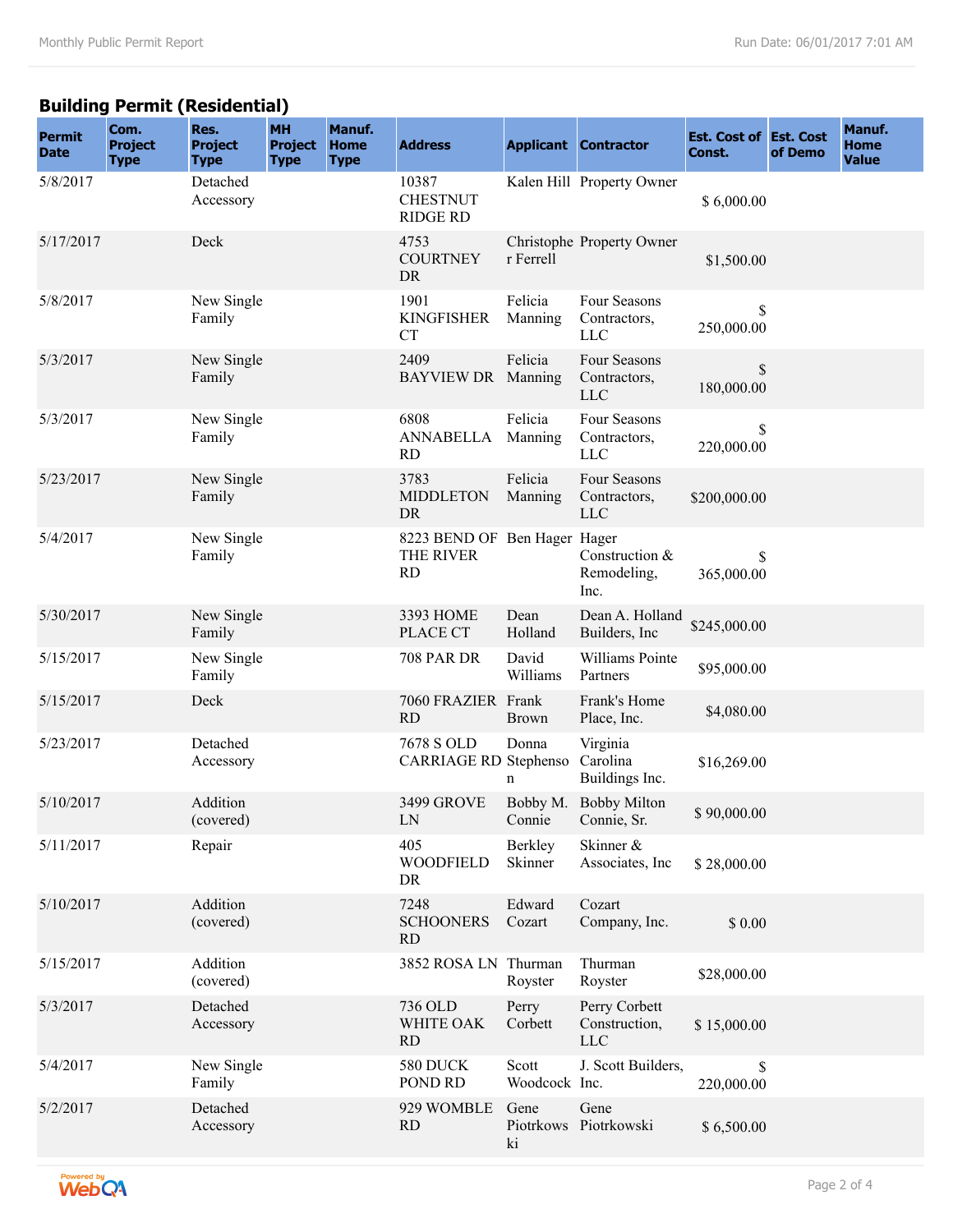# **Building Permit (Residential)**

| <b>Permit</b><br><b>Date</b> | Com.<br><b>Project</b><br><b>Type</b> | Res.<br><b>Project</b><br><b>Type</b> | <b>MH</b><br><b>Project</b><br><b>Type</b> | Manuf.<br><b>Home</b><br><b>Type</b> | <b>Address</b>                        |                             | <b>Applicant Contractor</b>                | <b>Est. Cost of Est. Cost</b><br>Const. | of Demo | <b>Manuf.</b><br><b>Home</b><br><b>Value</b> |
|------------------------------|---------------------------------------|---------------------------------------|--------------------------------------------|--------------------------------------|---------------------------------------|-----------------------------|--------------------------------------------|-----------------------------------------|---------|----------------------------------------------|
| 5/15/2017                    |                                       | Renovation<br>/Alteration             |                                            |                                      | 5616 POTTERS Nathan<br><b>CLAY CT</b> |                             | New Creations<br>Woodcock Construction Inc | \$15,000.00                             |         |                                              |
| 5/31/2017                    |                                       | Swimming<br>Pool                      |                                            |                                      | 10043 E NC 97                         | Gary<br>Atkinson            | Crystal Clear<br>Pool & Spa                | \$28,995.00                             |         |                                              |
| 5/1/2017                     |                                       | Detached<br>Accessory                 |                                            |                                      | 504<br><b>BIRCHWOOD</b><br>DR         | Johnny<br>King              | Carolina<br>Construction                   | \$15,000.00                             |         |                                              |
| 5/15/2017                    |                                       | New Single<br>Family                  |                                            |                                      | <b>9894 PAULS</b><br>LN               | Joshua<br>Webb              | <b>WMC</b><br>Construction,<br><b>LLC</b>  | \$275,000.00                            |         |                                              |
| 5/10/2017                    |                                       | Detached<br>Accessory                 |                                            |                                      | <b>4831 PINE ST</b>                   | Patsy V.<br>Jones           | REM Buildings,<br><b>LLC</b>               | \$5,000.00                              |         |                                              |
| 5/10/2017                    |                                       | Renovation<br>/Alteration             |                                            |                                      | 4670<br>NEEDHAM RD Ray                | Danny B.                    | <b>Brooks Ray</b><br>Construction          | \$28,000.00                             |         |                                              |
| 5/15/2017                    |                                       | Addition<br>(covered)                 |                                            |                                      | 315 MOSS RD                           | Clifton B.<br>Jackson,<br>Ш | Clifton Burl<br>Jackson, III               | \$8,200.00                              |         |                                              |
| 5/23/2017                    |                                       | Deck                                  |                                            |                                      | 6145 WATERS<br><b>EDGE DR</b>         | Jeffifer<br>Tedder          | Roger Luper                                | \$16,350.00                             |         |                                              |

## **Manufactured Home Permit**

| <b>Permit</b><br><b>Date</b> | Com.<br><b>Project</b><br><b>Type</b> | Res.<br><b>Project</b><br><b>Type</b> | <b>MH</b><br><b>Project</b><br><b>Type</b> | Manuf.<br><b>Home</b><br><b>Type</b> | <b>Address</b>                                  |                                  | <b>Applicant Contractor</b>                                  | <b>Est. Cost of Est. Cost</b><br>Const. | of Demo | Manuf.<br><b>Home</b><br><b>Value</b> |
|------------------------------|---------------------------------------|---------------------------------------|--------------------------------------------|--------------------------------------|-------------------------------------------------|----------------------------------|--------------------------------------------------------------|-----------------------------------------|---------|---------------------------------------|
| 5/2/2017                     |                                       |                                       | ${\rm HUD}$                                | Multi-<br>Sectional                  | 2256 BARNES<br><b>CT</b>                        |                                  | Chris May Jackie Waddell<br>M.Hm. Movers                     |                                         |         | $\mathbb{S}$<br>125,000.00            |
| 5/17/2017                    |                                       |                                       | <b>HUD</b>                                 | Multi-<br>Sectional                  | <b>9990 SUGAR</b><br><b>HILL RD</b>             | Wanda<br>Rudd                    | Jackie Waddell<br>M.Hm. Movers                               |                                         |         | \$95,303.00                           |
| 5/15/2017                    |                                       |                                       | ${\rm HUD}$                                | Multi-<br>Sectional                  | 10613 OLD<br><b>RALEIGH</b><br><b>WILSON RD</b> | James<br><b>Bass</b>             | Property Owner                                               |                                         |         | \$20,000.00                           |
| 5/5/2017                     |                                       |                                       | <b>HUD</b>                                 | Multi-<br>Sectional                  | 6887 BRYANT<br><b>RD</b>                        | Shirley<br>Stancil<br>Harrington | Wood Mobile<br>Home Movers                                   |                                         |         | \$9,500.00                            |
| 5/26/2017                    |                                       |                                       | <b>HUD</b>                                 | Multi-<br>Sectional                  | <b>1978 TYSON</b><br><b>LOOP RD</b>             | Jowyanne<br>Stoddard             | Wood Mobile<br>Home Movers                                   |                                         |         | \$20,424.00                           |
| 5/10/2017                    |                                       |                                       | <b>HUD</b>                                 | Singlewid 8623<br>e                  | <b>MCGREGOR</b><br><b>RD</b>                    | Grover T<br>Radford              | Eatmon Mobile<br>Home Movers                                 |                                         |         | \$15,000.00                           |
| 5/26/2017                    |                                       |                                       | ${\rm HUD}$                                | e                                    | Singlewid 7813 NC 56                            | Tony<br>Joyner                   | L & L Mobile<br>Home Service                                 |                                         |         | \$40,375.00                           |
| 5/23/2017                    |                                       |                                       | <b>HUD</b>                                 | Singlewid 3956<br>e                  | <b>HARRISON RD</b>                              |                                  | Chris May L & L Mobile<br>Home Service                       |                                         |         | \$52,000.00                           |
| 5/19/2017                    |                                       |                                       | <b>HUD</b>                                 | Multi-<br>Sectional                  | 2808 GREAT<br><b>BRANCH DR</b>                  | Lorrie<br>Winstead               | <b>BUTTS</b><br><b>MOBILE</b><br><b>HOME</b><br>MOVERS, INC. |                                         |         | \$15,000.00                           |